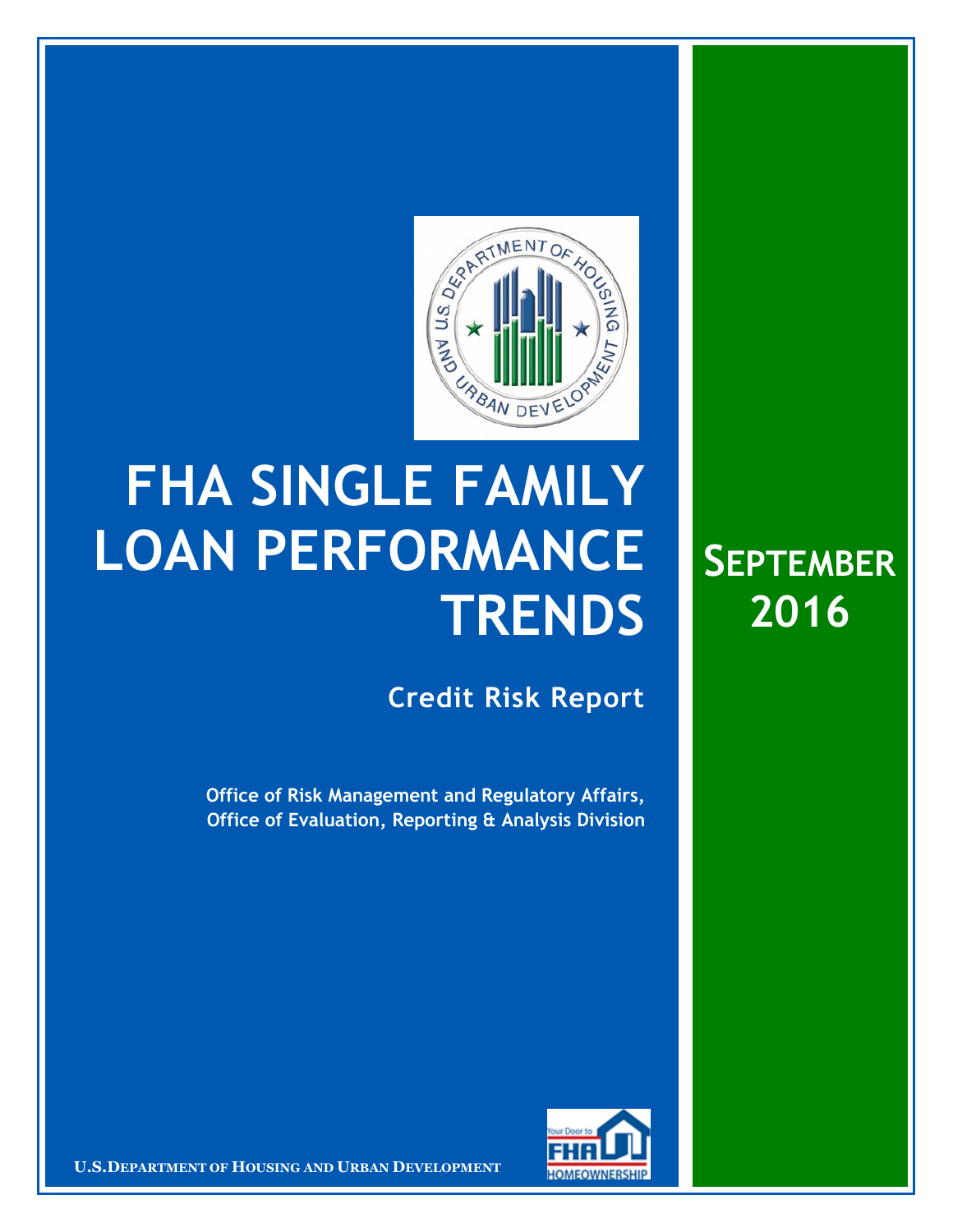## Table of Contents

## Table of Figures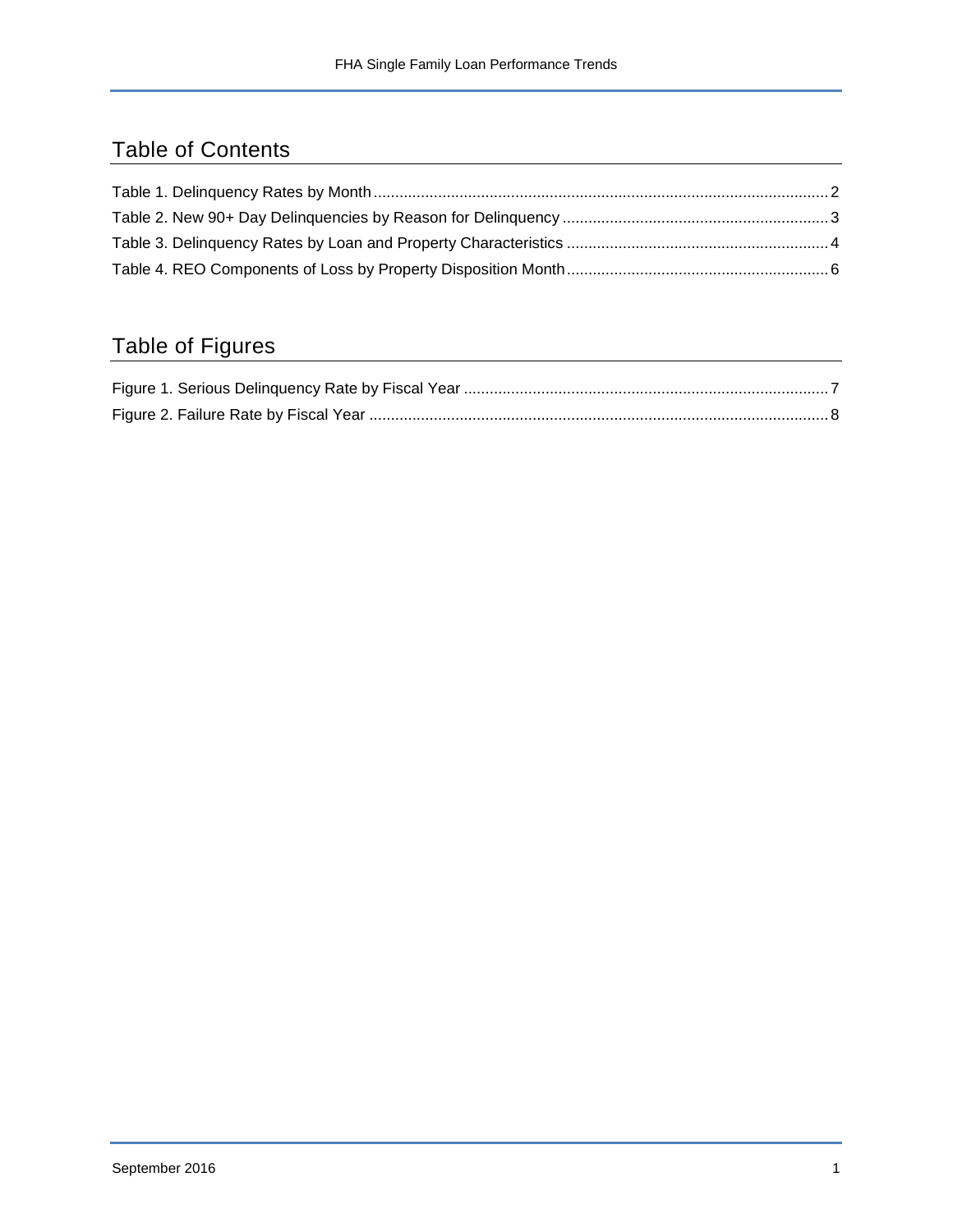|                                | Active<br>Insurance in |        | Delinquency Rates <sup>a</sup> (%) |                            | Exceptions <sup>b</sup> (%) | Serious    |                       |  |  |  |  |
|--------------------------------|------------------------|--------|------------------------------------|----------------------------|-----------------------------|------------|-----------------------|--|--|--|--|
|                                | Force                  |        |                                    |                            | In                          | In         | Delinquency           |  |  |  |  |
| Month                          | (EOM)                  | 30-day | 60-day                             | 90-day                     | Foreclosure                 | Bankruptcy | Rate <sup>c</sup> (%) |  |  |  |  |
| <b>Non-Seasonally Adjusted</b> |                        |        |                                    |                            |                             |            |                       |  |  |  |  |
| Sep 2015                       | 7,742,143              | 4.63   | 1.64                               | 3.07                       | 1.87                        | 0.92       | 5.86                  |  |  |  |  |
| Oct                            | 7,765,800              | 4.66   | 1.64                               | 3.02                       | 1.85                        | 0.92       | 5.79                  |  |  |  |  |
| Nov                            | 7,780,970              | 4.77   | 1.67                               | 3.07                       | 1.84                        | 0.92       | 5.82                  |  |  |  |  |
| Dec                            | 7,779,458              | 4.70   | 1.68                               | 3.04                       | 1.85                        | 0.90       | 5.79                  |  |  |  |  |
| Jan 2016                       | 7,797,476              | 5.10   | 1.78                               | 3.07                       | 1.81                        | 0.91       | 5.80                  |  |  |  |  |
| Feb                            | 7,809,458              | 4.14   | 1.50                               | 2.88                       | 1.78                        | 0.89       | 5.55                  |  |  |  |  |
| Mar                            | 7,809,260              | 3.72   | 1.32                               | 2.76                       | 1.68                        | 0.87       | 5.31                  |  |  |  |  |
| Apr                            | 7,810,381              | 4.08   | 1.30                               | 2.60                       | 1.67                        | 0.88       | 5.16                  |  |  |  |  |
| May                            | 7,813,695              | 4.21   | 1.37                               | 2.57                       | 1.63                        | 0.87       | 5.07                  |  |  |  |  |
| Jun                            | 7,814,304              | 4.38   | 1.46                               | 2.50                       | 1.62                        | 0.89       | 5.02                  |  |  |  |  |
| Jul                            | 7,824,682              | 4.74   | 1.52                               | 2.50                       | 1.59                        | 0.87       | 4.96                  |  |  |  |  |
| Aug                            | 7,834,822              | 4.49   | 1.54                               | 2.52                       | 1.55                        | 0.88       | 4.95                  |  |  |  |  |
| Sep                            | 7,838,495              | 4.48   | 1.57                               | 2.56                       | 1.50                        | 0.86       | 4.92                  |  |  |  |  |
|                                |                        |        |                                    | <b>Seasonally Adjusted</b> |                             |            |                       |  |  |  |  |
| Sep 2015                       | 7,742,143              | 4.31   | 1.52                               | 3.13                       | 1.93                        | 0.93       | 6.00                  |  |  |  |  |
| Oct                            | 7,765,800              | 4.66   | 1.56                               | 3.01                       | 1.88                        | 0.88       | 5.76                  |  |  |  |  |
| Nov                            | 7,780,970              | 4.50   | 1.55                               | 2.88                       | 1.87                        | 0.88       | 5.62                  |  |  |  |  |
| Dec                            | 7,779,458              | 4.36   | 1.50                               | 2.78                       | 1.85                        | 0.87       | 5.50                  |  |  |  |  |
| Jan 2016                       | 7,797,476              | 4.88   | 1.59                               | 2.74                       | 1.79                        | 0.89       | 5.42                  |  |  |  |  |
| Feb                            | 7,809,458              | 4.45   | 1.62                               | 2.72                       | 1.74                        | 0.88       | 5.34                  |  |  |  |  |
| Mar                            | 7,809,260              | 4.22   | 1.57                               | 2.82                       | 1.61                        | 0.90       | 5.33                  |  |  |  |  |
| Apr                            | 7,810,381              | 4.35   | 1.47                               | 2.78                       | 1.58                        | 0.90       | 5.26                  |  |  |  |  |
| May                            | 7,813,695              | 4.23   | 1.46                               | 2.76                       | 1.59                        | 0.88       | 5.23                  |  |  |  |  |
| Jun                            | 7,814,304              | 4.42   | 1.52                               | 2.69                       | 1.66                        | 0.91       | 5.26                  |  |  |  |  |
| Jul                            | 7,824,682              | 4.98   | 1.54                               | 2.65                       | 1.63                        | 0.89       | 5.17                  |  |  |  |  |
| Aug                            | 7,834,822              | 4.28   | 1.52                               | 2.64                       | 1.63                        | 0.93       | 5.20                  |  |  |  |  |
| Sep                            | 7,838,495              | 4.17   | 1.45                               | 2.61                       | 1.55                        | 0.88       | 5.03                  |  |  |  |  |

<span id="page-2-0"></span>

EOM = end of month.

<sup>a</sup>The 90-day category includes all loans that are at least 3 months delinquent excluding those loans in foreclosure or bankruptcy processing. Included in the delinquency counts are loans under active consideration for loss mitigation foreclosure avoidance.

<sup>b</sup> Exceptions are counted separately from delinquencies, regardless of the length of the delinquency period.

<sup>c</sup> Serious delinquency rates are the sum of 90-day delinquencies plus in-foreclosures and in-bankruptcies.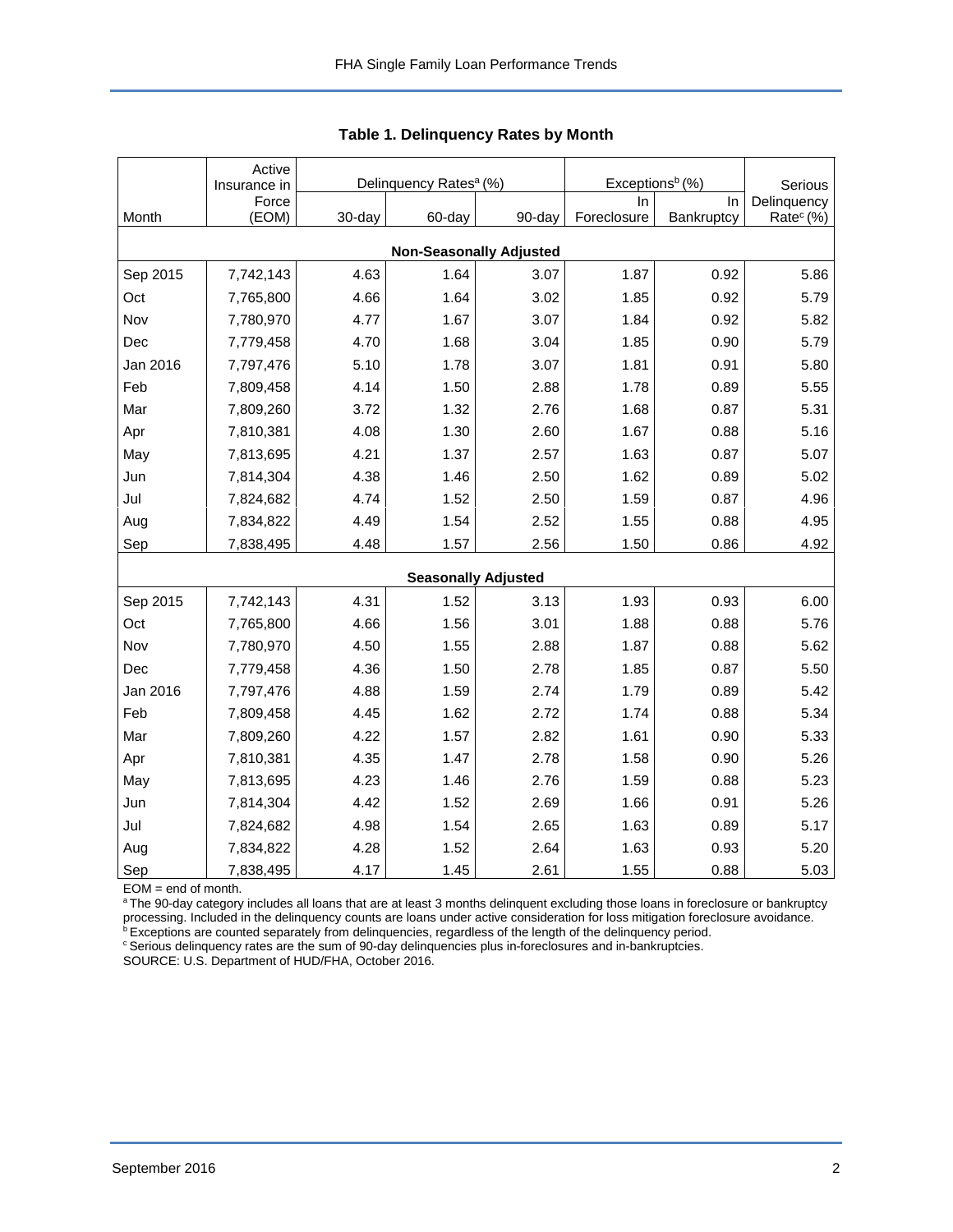<span id="page-3-0"></span>

|                    |               | Share by Reason for Delinquency (%) |            |             |                                     |                     |         |                    |  |  |  |
|--------------------|---------------|-------------------------------------|------------|-------------|-------------------------------------|---------------------|---------|--------------------|--|--|--|
|                    |               |                                     |            |             | Death or<br>Illness of<br>Principal |                     |         |                    |  |  |  |
| <b>Fiscal Year</b> | New 90+ Day   | Reduction                           |            | Excessive   | <b>Borrower</b>                     | Marital             | No      |                    |  |  |  |
| and Quarter        | Delinquencies | of Income                           | Unemployed | Obligations | or Family                           | <b>Difficulties</b> | Contact | Other <sup>a</sup> |  |  |  |
| 2011 Q1            | 133,710       | 37.70                               | 9.69       | 16.38       | 9.50                                | 4.59                | 12.89   | 9.25               |  |  |  |
| 2011 Q2            | 117,911       | 37.31                               | 10.23      | 16.08       | 10.15                               | 4.52                | 12.00   | 9.70               |  |  |  |
| 2011 Q3            | 99,257        | 36.63                               | 10.43      | 16.48       | 10.67                               | 4.88                | 10.75   | 10.16              |  |  |  |
| 2011 Q4            | 133,831       | 37.27                               | 10.26      | 17.50       | 10.94                               | 4.76                | 9.37    | 9.90               |  |  |  |
| 2012 Q1            | 158,096       | 36.51                               | 9.47       | 19.14       | 11.08                               | 4.49                | 9.27    | 10.04              |  |  |  |
| 2012 Q2            | 114,763       | 37.10                               | 10.01      | 17.62       | 11.35                               | 4.77                | 8.50    | 10.64              |  |  |  |
| 2012 Q3            | 101,468       | 36.75                               | 9.72       | 17.60       | 11.70                               | 4.96                | 8.28    | 10.99              |  |  |  |
| 2012 Q4            | 125,200       | 36.76                               | 9.53       | 18.08       | 11.86                               | 4.63                | 8.06    | 11.08              |  |  |  |
| 2013 Q1            | 124,360       | 36.20                               | 9.02       | 18.46       | 12.00                               | 4.65                | 8.08    | 11.59              |  |  |  |
| 2013 Q2            | 104,165       | 35.81                               | 8.83       | 18.03       | 12.22                               | 4.51                | 8.09    | 12.51              |  |  |  |
| 2013 Q3            | 86,810        | 35.93                               | 8.30       | 18.13       | 12.35                               | 4.60                | 8.31    | 12.37              |  |  |  |
| 2013 Q4            | 105,090       | 36.21                               | 8.32       | 19.17       | 12.38                               | 4.57                | 8.62    | 10.72              |  |  |  |
| 2014 Q1            | 112,099       | 35.23                               | 7.96       | 20.48       | 12.16                               | 4.45                | 9.13    | 10.59              |  |  |  |
| 2014 Q2            | 93,183        | 34.70                               | 8.06       | 19.70       | 11.79                               | 4.32                | 10.56   | 10.88              |  |  |  |
| 2014 Q3            | 80,881        | 33.23                               | 7.99       | 19.97       | 12.24                               | 4.34                | 11.05   | 11.17              |  |  |  |
| 2014 Q4            | 101,850       | 32.35                               | 7.58       | 21.05       | 12.61                               | 4.38                | 11.23   | 10.79              |  |  |  |
| 2015 Q1            | 106,665       | 31.69                               | 7.11       | 22.02       | 12.65                               | 4.20                | 11.41   | 10.91              |  |  |  |
| 2015 Q2            | 82,866        | 31.99                               | 7.28       | 21.74       | 12.51                               | 4.17                | 11.25   | 11.07              |  |  |  |
| 2015 Q3            | 71,869        | 30.65                               | 6.87       | 21.48       | 12.67                               | 4.20                | 12.66   | 11.46              |  |  |  |
| 2015 Q4            | 88,263        | 30.26                               | 6.96       | 22.23       | 12.70                               | 3.95                | 11.58   | 12.32              |  |  |  |
| 2016 Q1            | 92,608        | 29.87                               | 7.11       | 22.57       | 12.76                               | 3.96                | 11.02   | 12.70              |  |  |  |
| 2016 Q2            | 78,979        | 28.96                               | 7.87       | 22.46       | 12.72                               | 3.82                | 11.63   | 12.55              |  |  |  |
| 2016 Q3            | 66,500        | 28.67                               | 8.30       | 22.71       | 13.13                               | 4.00                | 10.89   | 12.30              |  |  |  |
| 2016 Q4            | 85,297        | 27.58                               | 8.34       | 22.94       | 12.37                               | 3.39                | 11.59   | 13.79              |  |  |  |

<span id="page-3-1"></span>**Table 2. New 90+ Day Delinquencies by Reason for Delinquency** 

a Includes abandonment of property, distant employment transfer, neighborhood problems, property problems, inability to sell or rent property, military service, business failure, casualty loss, energy-environment cost, servicing problems, payment adjustment, payment dispute, and transfer of ownership pending fraud and incarceration.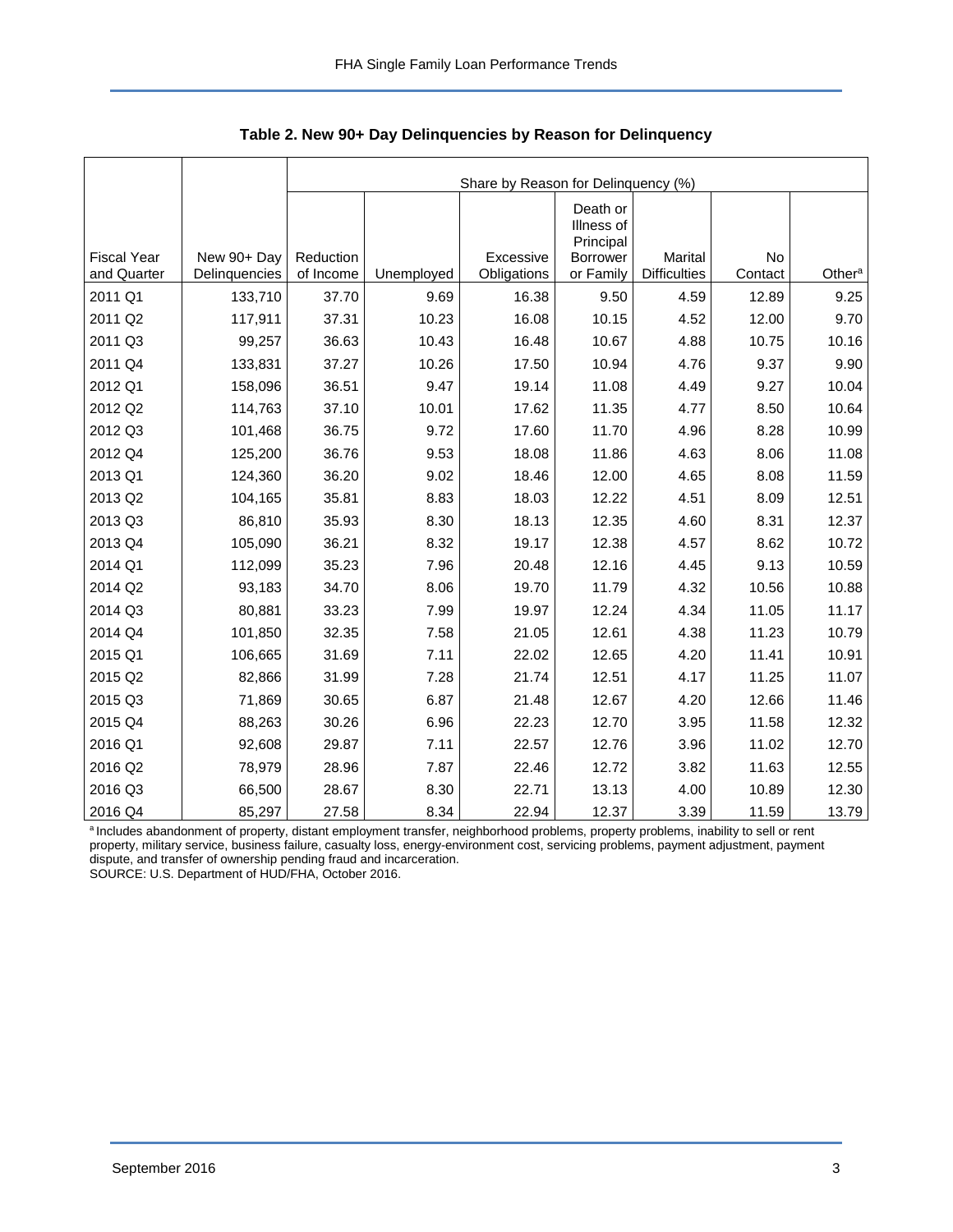<span id="page-4-0"></span>

|                                    |                                   | Rates of Active Loan Counts (%) |        |         |            |                   |                  |                                  |  |  |  |
|------------------------------------|-----------------------------------|---------------------------------|--------|---------|------------|-------------------|------------------|----------------------------------|--|--|--|
|                                    |                                   |                                 |        | Serious |            |                   |                  |                                  |  |  |  |
|                                    | <b>IIF</b><br>Shares <sup>a</sup> | All Past<br>Due <sup>b</sup>    | 30-Day | 60-Day  | $90 + Day$ | In<br>Foreclosure | In<br>Bankruptcy | Delinquency<br>Rate <sup>c</sup> |  |  |  |
| <b>Loan Purpose</b>                |                                   |                                 |        |         |            |                   |                  |                                  |  |  |  |
| All Active Loans                   | 7,838,495                         | 10.97                           | 4.48   | 1.57    | 2.56       | 1.50              | 0.86             | 4.92                             |  |  |  |
| Purchase                           | 65.86                             | 11.75                           | 4.89   | 1.76    | 2.76       | 1.45              | 0.89             | 5.09                             |  |  |  |
| Refinance                          | 34.14                             | 9.46                            | 3.68   | 1.19    | 2.17       | 1.60              | 0.82             | 4.59                             |  |  |  |
| Refinance                          |                                   |                                 |        |         |            |                   |                  |                                  |  |  |  |
| <b>Refinance Loans</b>             | 2,675,732                         | 9.46                            | 3.68   | 1.19    | 2.17       | 1.60              | 0.82             | 4.59                             |  |  |  |
| Conventional                       | 33.31                             | 11.96                           | 4.40   | 1.45    | 2.78       | 2.26              | 1.06             | 6.11                             |  |  |  |
| No Cash Out                        | 22.30                             | 11.35                           | 4.26   | 1.40    | 2.63       | 2.05              | 1.00             | 5.69                             |  |  |  |
| Cash Out                           | 11.01                             | 13.21                           | 4.69   | 1.55    | 3.09       | 2.70              | 1.18             | 6.96                             |  |  |  |
| <b>FHA</b>                         | 9.28                              | 7.77                            | 3.25   | 1.00    | 1.71       | 1.13              | 0.68             | 3.52                             |  |  |  |
| No Cash Out                        | 6.12                              | 7.15                            | 3.06   | 0.88    | 1.56       | 0.99              | 0.65             | 3.20                             |  |  |  |
| Cash Out                           | 3.16                              | 8.99                            | 3.63   | 1.21    | 1.99       | 1.41              | 0.74             | 4.15                             |  |  |  |
| Streamline                         | 57.41                             | 8.28                            | 3.34   | 1.07    | 1.89       | 1.28              | 0.71             | 3.88                             |  |  |  |
| Credit Score Ranged                |                                   |                                 |        |         |            |                   |                  |                                  |  |  |  |
| Loans with Credit Scores 5,719,459 |                                   | 10.56                           | 4.38   | 1.51    | 2.50       | 1.37              | 0.80             | 4.67                             |  |  |  |
| < 500                              | 0.16                              | 35.60                           | 10.10  | 4.80    | 10.28      | 6.56              | 3.85             | 20.70                            |  |  |  |
| 500-579                            | 2.40                              | 35.01                           | 11.53  | 4.92    | 9.31       | 5.75              | 3.50             | 18.55                            |  |  |  |
| 580-619                            | 6.87                              | 25.06                           | 9.33   | 3.59    | 6.30       | 3.70              | 2.14             | 12.13                            |  |  |  |
| 620-659                            | 29.08                             | 15.27                           | 6.55   | 2.28    | 3.59       | 1.70              | 1.14             | 6.43                             |  |  |  |
| 660-719                            | 39.00                             | 7.25                            | 3.22   | 1.01    | 1.62       | 0.93              | 0.48             | 3.03                             |  |  |  |
| 720-850                            | 22.48                             | 3.00                            | 1.27   | 0.38    | 0.65       | 0.51              | 0.19             | 1.36                             |  |  |  |
| <b>Fiscal Year Cohort</b>          |                                   |                                 |        |         |            |                   |                  |                                  |  |  |  |
| <b>All Cohorts</b>                 | 7,838,495                         | 10.97                           | 4.48   | 1.57    | 2.56       | 1.50              | 0.86             | 4.92                             |  |  |  |
| pre-2004                           | 9.60                              | 16.93                           | 6.74   | 2.59    | 3.72       | 2.41              | 1.47             | 7.60                             |  |  |  |
| 2004                               | 2.46                              | 18.22                           | 7.17   | 2.67    | 3.93       | 2.82              | 1.63             | 8.38                             |  |  |  |
| 2005                               | 1.76                              | 20.85                           | 7.67   | 3.07    | 4.76       | 3.45              | 1.88             | 10.10                            |  |  |  |
| 2006                               | 1.40                              | 24.96                           | 8.47   | 3.52    | 6.12       | 4.55              | 2.30             | 12.97                            |  |  |  |
| 2007                               | 1.35                              | 29.35                           | 9.27   | 3.74    | 7.73       | 5.86              | 2.76             | 16.35                            |  |  |  |
| 2008                               | 3.26                              | 29.48                           | 9.23   | 3.70    | 7.77       | 6.01              | 2.77             | 16.55                            |  |  |  |
| 2009                               | 7.35                              | 18.87                           | 6.58   | 2.46    | 4.68       | 3.45              | 1.70             | 9.82                             |  |  |  |
| 2010                               | 9.51                              | 12.86                           | 5.05   | 1.78    | 3.08       | 1.84              | 1.09             | 6.02                             |  |  |  |
| 2011                               | 7.61                              | 10.34                           | 4.25   | 1.49    | 2.41       | 1.32              | 0.87             | 4.61                             |  |  |  |
| 2012                               | 9.17                              | 8.42                            | 3.64   | 1.20    | 1.94       | 0.92              | 0.71             | 3.58                             |  |  |  |
| 2013                               | 12.45                             | 6.83                            | 3.10   | 0.97    | 1.57       | 0.69              | 0.50             | 2.76                             |  |  |  |
| 2014                               | 6.45                              | 10.01                           | 4.57   | 1.50    | 2.49       | 0.88              | 0.57             | 3.94                             |  |  |  |
| 2015                               | 11.99                             | 6.52                            | 3.42   | 1.06    | 1.49       | 0.33              | 0.22             | 2.05                             |  |  |  |
| 2016                               | 15.65                             | 2.40                            | 1.69   | 0.38    | 0.27       | 0.03              | 0.03             | 0.33                             |  |  |  |

## <span id="page-4-1"></span>**Table 3. Delinquency Rates by Loan and Property Characteristics**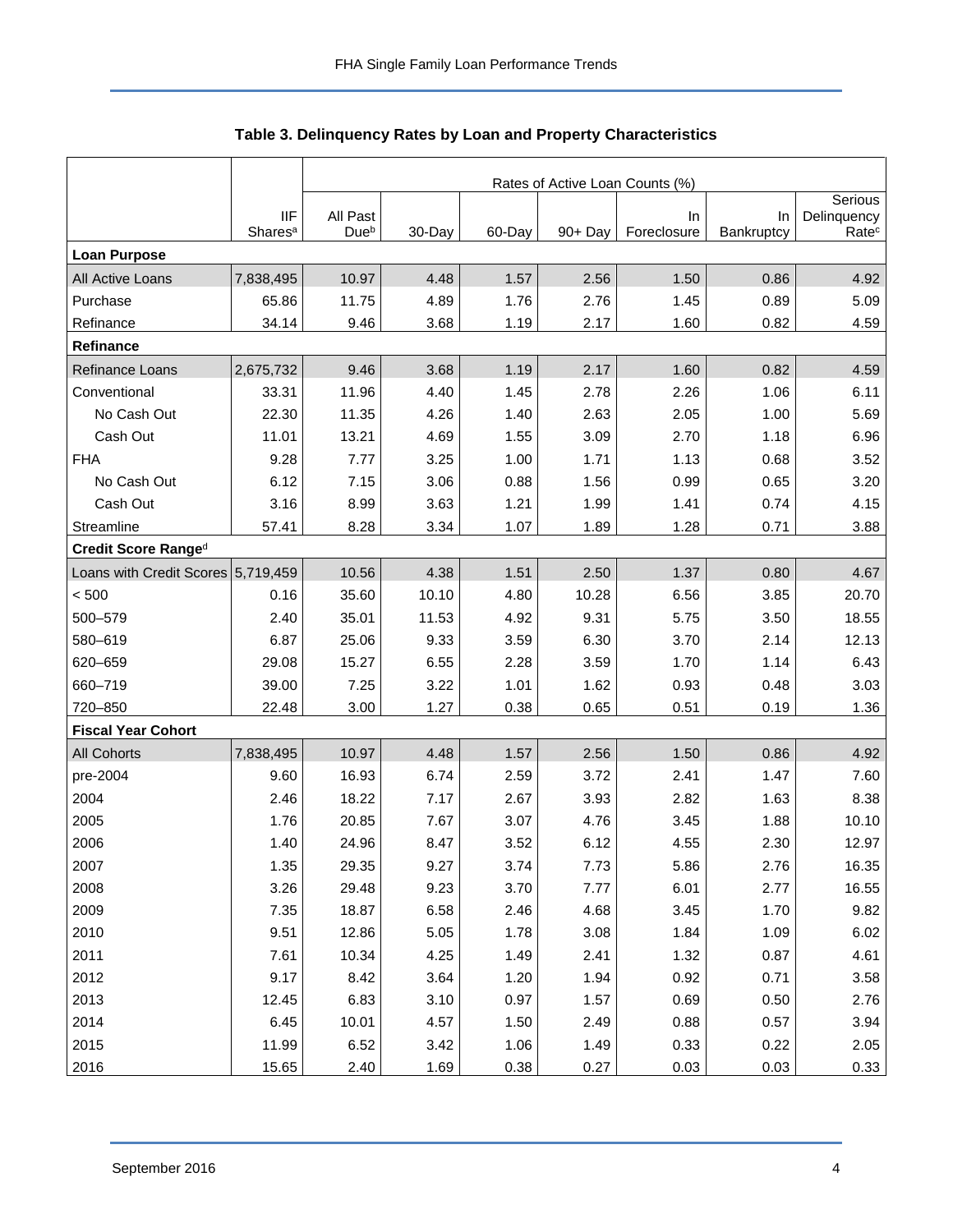|                                                    |                     |                  | Rates of Active Loan Counts (%)<br>Serious |        |            |             |            |                   |  |  |  |  |
|----------------------------------------------------|---------------------|------------------|--------------------------------------------|--------|------------|-------------|------------|-------------------|--|--|--|--|
|                                                    | <b>IIF</b>          | All Past         |                                            |        |            | In.         | <b>In</b>  | Delinquency       |  |  |  |  |
|                                                    | Shares <sup>a</sup> | Due <sup>b</sup> | 30-Day                                     | 60-Day | $90 + Day$ | Foreclosure | Bankruptcy | Rate <sup>c</sup> |  |  |  |  |
| Loan Amount at Origination (\$ thousands)          |                     |                  |                                            |        |            |             |            |                   |  |  |  |  |
| All Loan Amounts                                   | 7,838,495           | 10.97            | 4.48                                       | 1.57   | 2.56       | 1.50        | 0.86       | 4.92              |  |  |  |  |
| < 50                                               | 3.63                | 13.33            | 5.53                                       | 1.98   | 2.72       | 2.10        | 1.00       | 5.81              |  |  |  |  |
| $50 - 99$                                          | 24.81               | 12.73            | 5.21                                       | 1.89   | 2.72       | 1.84        | 1.07       | 5.63              |  |  |  |  |
| 100-149                                            | 29.02               | 11.38            | 4.72                                       | 1.65   | 2.62       | 1.43        | 0.97       | 5.02              |  |  |  |  |
| 150-199                                            | 19.45               | 10.04            | 4.15                                       | 1.40   | 2.44       | 1.27        | 0.77       | 4.48              |  |  |  |  |
| 200-249                                            | 10.66               | 9.13             | 3.70                                       | 1.25   | 2.30       | 1.26        | 0.62       | 4.18              |  |  |  |  |
| 250-399                                            | 10.31               | 9.10             | 3.49                                       | 1.19   | 2.47       | 1.40        | 0.56       | 4.42              |  |  |  |  |
| 400-499                                            | 1.30                | 7.96             | 2.82                                       | 0.98   | 2.37       | 1.35        | 0.44       | 4.15              |  |  |  |  |
| >499                                               | 0.81                | 6.59             | 2.17                                       | 0.79   | 2.11       | 1.18        | 0.33       | 3.62              |  |  |  |  |
| <b>Property Type</b>                               |                     |                  |                                            |        |            |             |            |                   |  |  |  |  |
| All Property Types                                 | 7,838,495           | 10.97            | 4.48                                       | 1.57   | 2.56       | 1.50        | 0.86       | 4.92              |  |  |  |  |
| Detached                                           | 86.56               | 10.88            | 4.54                                       | 1.58   | 2.51       | 1.37        | 0.87       | 4.76              |  |  |  |  |
| Manufactured Housing                               | 3.12                | 15.15            | 5.46                                       | 1.94   | 3.37       | 3.13        | 1.24       | 7.75              |  |  |  |  |
| 2-4 Units                                          | 1.95                | 11.76            | 3.45                                       | 1.27   | 2.99       | 3.43        | 0.62       | 7.04              |  |  |  |  |
| Condo                                              | 3.69                | 8.03             | 2.76                                       | 0.97   | 2.04       | 1.64        | 0.61       | 4.29              |  |  |  |  |
| Townhouse                                          | 4.68                | 11.87            | 4.50                                       | 1.70   | 3.06       | 1.85        | 0.77       | 5.67              |  |  |  |  |
| <b>Purchase Loan Type</b>                          |                     |                  |                                            |        |            |             |            |                   |  |  |  |  |
| All Purchase Loans                                 | 5,151,897           | 11.75            | 4.89                                       | 1.76   | 2.76       | 1.45        | 0.89       | 5.09              |  |  |  |  |
| Repeat                                             | 19.35               | 9.43             | 4.05                                       | 1.35   | 2.06       | 1.22        | 0.74       | 4.03              |  |  |  |  |
| First-time                                         | 80.65               | 12.30            | 5.09                                       | 1.86   | 2.92       | 1.51        | 0.92       | 5.35              |  |  |  |  |
| <b>Seller-Funded Down Payment Assistance (DPA)</b> |                     |                  |                                            |        |            |             |            |                   |  |  |  |  |
| All Sources of Funds                               | 7,838,495           | 10.97            | 4.48                                       | 1.57   | 2.56       | 1.50        | 0.86       | 4.92              |  |  |  |  |
| Non-DPA                                            | 97.16               | 10.51            | 4.34                                       | 1.50   | 2.43       | 1.42        | 0.81       | 4.66              |  |  |  |  |
| <b>DPA</b>                                         | 2.84                | 26.68            | 9.14                                       | 3.81   | 6.74       | 4.15        | 2.84       | 13.72             |  |  |  |  |

**Table 3. Delinquency Rates by Loan and Property Characteristics** 

IIF = insurance in force.

<sup>a</sup>For each subpanel, the loan shares sum to 100%. However, in some of the subpanels, the total loans in the analysis do not sum to 100% of IIF. For example, the IIF shares for refinance loans sum to 100% of refinance loans. Streamline refinance loans are not included in the Credit Score Range analysis; the IIF shares in that panel, add to 100% of fully-underwritten loans.

b Includes all loans 30 or more days past due, including those in bankruptcy or foreclosure.

<sup>c</sup> Includes all loans 90 days past due plus all in-bankruptcy and in-foreclosure cases.

<sup>d</sup> Credit score reporting began in May 2004 but was not mandatory until July 2008. Streamline refinance loans do not require credit score reporting.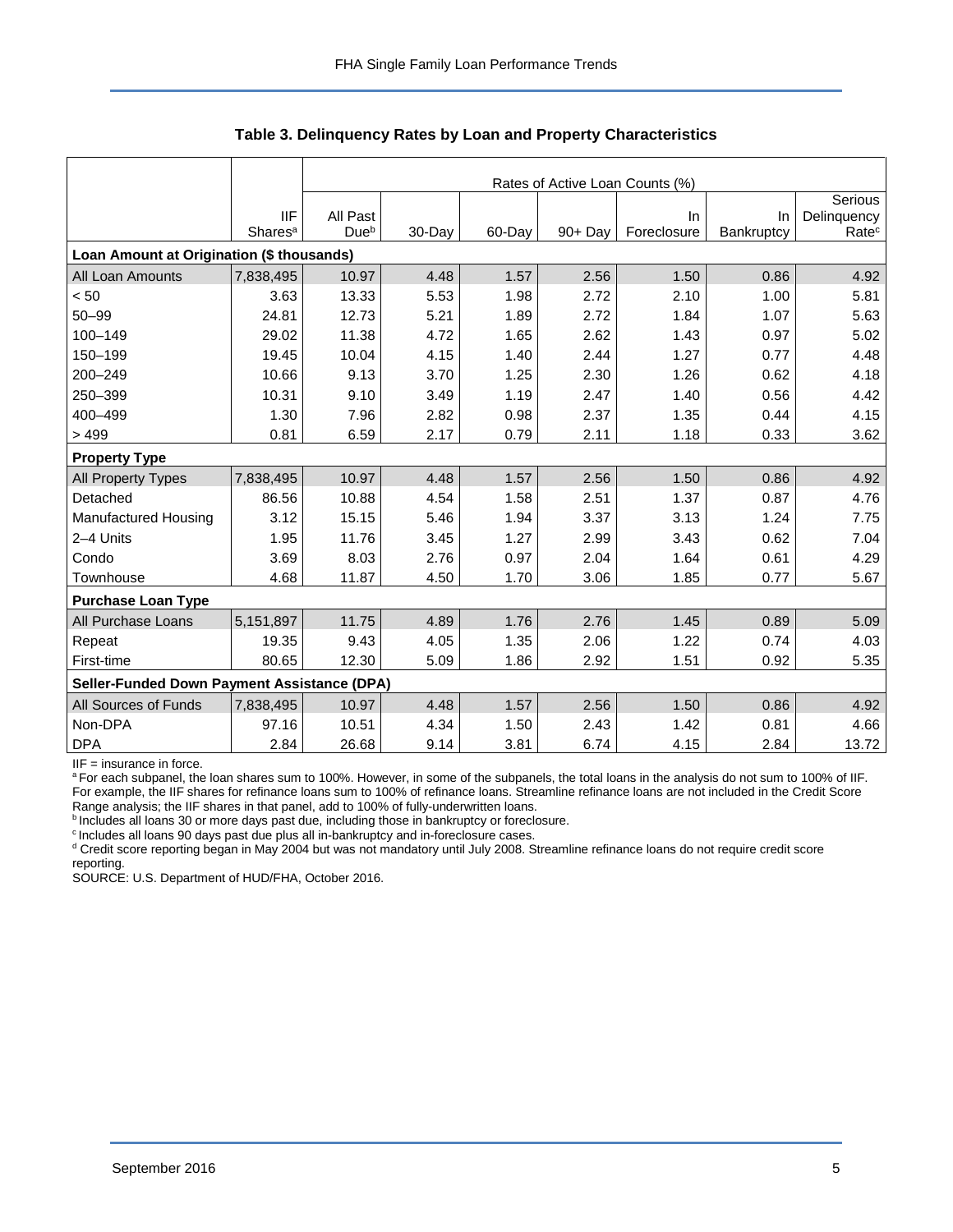<span id="page-6-0"></span>

|                                                         | 2016    |         |         |         |         |                               |         | 2015    |            |         |         |         |         |
|---------------------------------------------------------|---------|---------|---------|---------|---------|-------------------------------|---------|---------|------------|---------|---------|---------|---------|
| <b>Disposition Month</b>                                | Aug     | Jul     | Jun     | May     | Apr     | Mar                           | Feb     | Jan     | <b>Dec</b> | Nov     | Oct     | Sep     | Aug     |
| Loss Components as Percentage of Defaulted Loan Balance |         |         |         |         |         |                               |         |         |            |         |         |         |         |
| Claim Expenses <sup>a</sup>                             | 13.92   | 13.72   | 14.37   | 15.39   | 15.53   | 15.43                         | 15.06   | 14.63   | 14.30      | 14.53   | 14.88   | 14.16   | 14.28   |
| Holding Costsb                                          | 4.82    | 4.79    | 5.18    | 5.66    | 5.70    | 5.71                          | 5.82    | 5.90    | 6.07       | 6.01    | 6.01    | 5.97    | 6.01    |
| Loss on Collateral <sup>c</sup>                         | 32.09   | 29.01   | 27.29   | 30.79   | 32.66   | 34.72                         | 34.41   | 34.55   | 34.84      | 35.37   | 33.98   | 34.39   | 32.79   |
| Sales Expense                                           | 4.34    | 4.54    | 4.70    | 4.49    | 4.37    | 4.42                          | 4.44    | 4.36    | 4.31       | 4.29    | 4.37    | 4.33    | 4.36    |
| Program Discounts <sup>d</sup>                          | 0.19    | 0.13    | 0.25    | 0.16    | 0.09    | 0.15                          | 0.21    | 0.15    | 0.16       | 0.19    | 0.19    | 0.16    | 0.11    |
| Net Loss Rate <sup>e</sup>                              | 51.44   | 47.20   | 48.08   | 53.85   | 55.97   | 59.00                         | 59.07   | 58.12   | 57.88      | 58.66   | 57.79   | 57.66   | 56.50   |
| Average Amount (\$)                                     |         |         |         |         |         |                               |         |         |            |         |         |         |         |
| Average Dollar Loss                                     | 58,282  | 53,434  | 57,664  | 61,457  | 63,359  | 68,480                        | 69,337  | 68,733  | 68,414     | 69,885  | 68,927  | 69,366  | 66,930  |
| Average Unpaid Balance                                  | 113,308 | 113,206 | 119,939 | 114,132 | 113,209 | 116,070                       | 117,415 | 118,258 | 118,191    | 119,136 | 119,270 | 120,308 | 118,457 |
|                                                         |         |         |         |         |         | <b>Occurrence Count</b>       |         |         |            |         |         |         |         |
| <b>Number of Dispositions</b>                           | 3,949   | 3,340   | 3,276   | 4,549   | 4,856   | 4,979                         | 4,738   | 4,789   | 5,684      | 4,912   | 5,898   | 5,442   | 5,420   |
| <b>Number of Discounts</b>                              | 23      | 14      | 20      | 22      | 18      | 21                            | 30      | 27      | 33         | 33      | 42      | 33      | 24      |
| <b>Stage</b>                                            |         |         |         |         |         | <b>Average Time in Months</b> |         |         |            |         |         |         |         |
| Delinquencyf                                            | 12.9    | 12.9    | 12.8    | 12.8    | 12.7    | 13.0                          | 12.9    | 13.3    | 12.5       | 12.6    | 12.4    | 12.2    | 12.2    |
| Foreclosure <sup>g</sup>                                | 12.8    | 12.3    | 12.5    | 12.1    | 12.1    | 12.4                          | 12.3    | 11.9    | 12.1       | 12.0    | 11.8    | 11.3    | 10.9    |
| Deed Transferh                                          | 12.0    | 11.6    | 11.3    | 11.6    | 11.4    | 11.7                          | 11.5    | 11.2    | 11.3       | 11.0    | 11.2    | 10.4    | 10.4    |
| <b>REO</b>                                              | 4.7     | 4.4     | 4.1     | 4.0     | 4.0     | 4.2                           | 4.3     | 4.3     | 4.2        | 4.2     | 4.1     | 4.1     | 3.9     |
| All Stages                                              | 42.2    | 41.1    | 40.6    | 40.5    | 40.2    | 41.2                          | 41.0    | 40.7    | 40.1       | 39.7    | 39.5    | 38.0    | 37.4    |

<span id="page-6-1"></span>**Table 4. REO Components of Loss by Property Disposition Month** 

<sup>a</sup> Includes interest on principal.

<sup>b</sup> Management, maintenance, repairs, administration, and security, net of rent and other income.

c Value when foreclosed (UPB) minus value received in REO; does not include Streamline refinances.

<sup>d</sup> Rate over all dispositions; effect is greater in the cases where a discount actually is given.

e Profit (loss) divided by Unpaid Principal Balance (UPB). The listed cost categories are not exhaustive, and they will not sum to the loss rate.

f First missed payment to date foreclosure initiated.

g Initiation of foreclosure proceedings to auction date.

h Auction date to HUD acquisition date.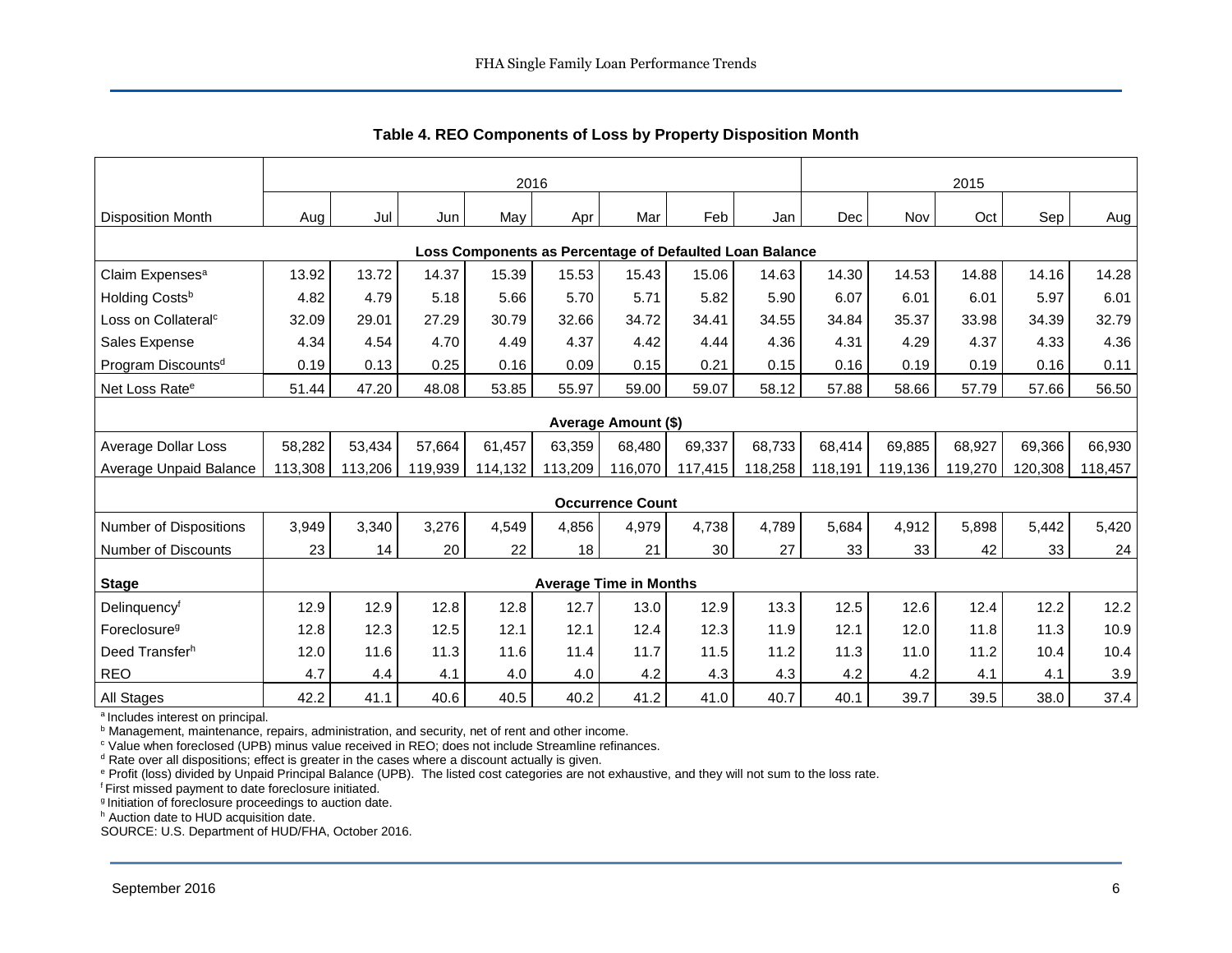<span id="page-7-0"></span>

<span id="page-7-1"></span>**Figure 1. Serious Delinquency Rate by Fiscal Year** 

NOTE: The FY 2009 cohort is separated into two parts, representing loan originations from October through March in 2009-1 and loan originations from April through September in 2009-2.